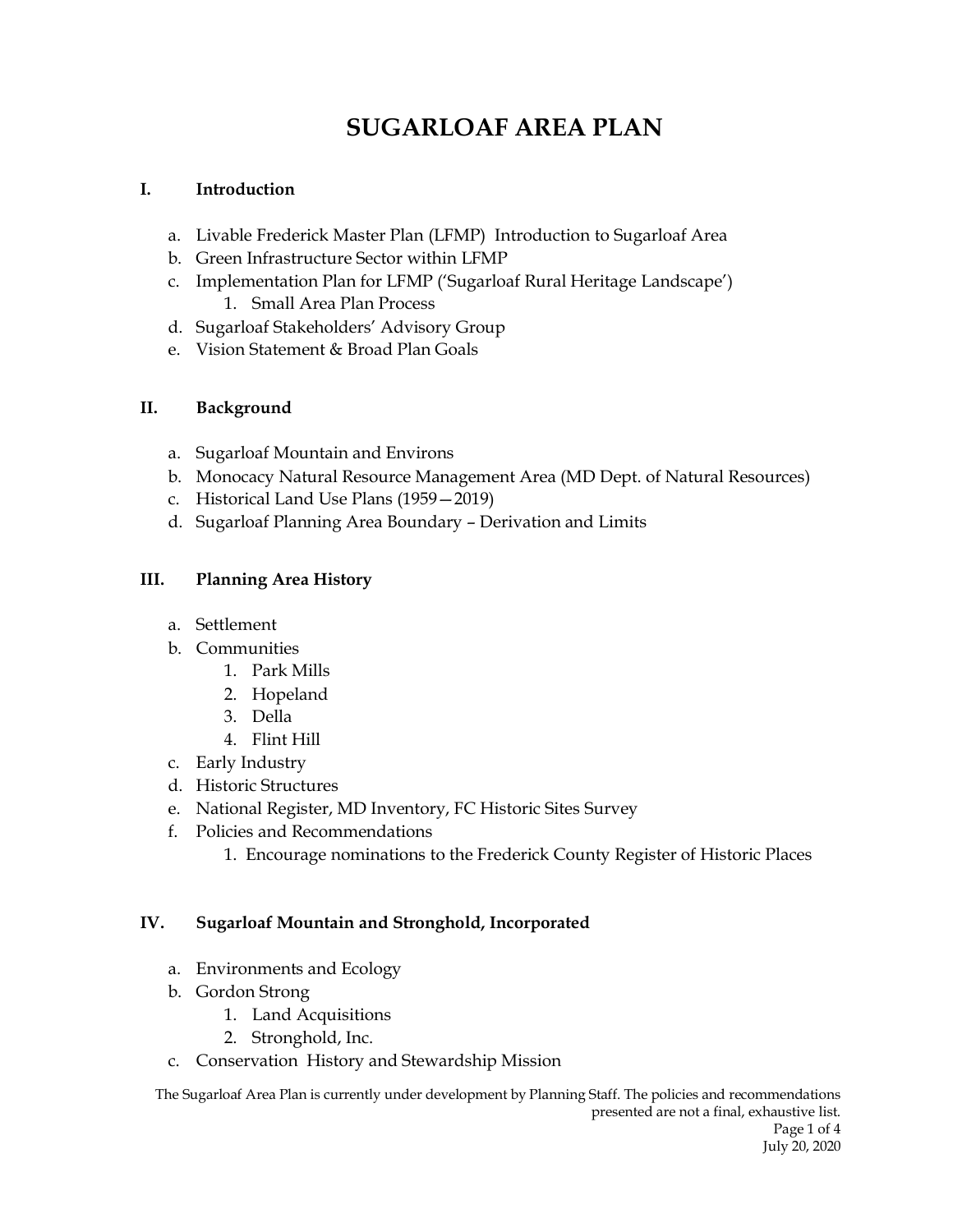d. Recommendations

1. Explore the desire and feasibility of connecting the Monocacy Natural Resource Management Area's rustic trails to the Sugarloaf Mountain trail network

#### **V. Transportation Network**

- a. Roadway Characteristics
	- 1. Alignments
	- 2. Safety
	- 3. Crash Data
- b. I-270 Project
	- 1. Scope
	- 2. Timing
	- 3. Impacts
- c. Rural Roads Program
- d. Policies and Recommendations
	- 1. Establish a Scenic Roads program within the County's Rural Roads program
	- 2. Coordinate with MDOT on the I-270 Transit Enhancement Project and the I-270/I-495 Managed Lanes Study

#### **VI. Forests, Ecosystems**

- a. Habitats, Environmental Services
- b. Green Infrastructure
	- 1. Hubs
	- 2. Corridors
- c. Biodiversity
	- 1. DNR Conservation Significance 'Tiers'
	- 2. DNR Ecologically Significant Areas
- d. Forestlands & Carbon Sequestration
- e. Climate Change
	- 1. Impacts/Mitigation/Adaptation
	- 2. MD Greenhouse Reduction Act
	- 3. Frederick County Climate Emergency Resolution
- f. Policies and Recommendations
	- 1. Increase forest cover in the Urbana Branch and North Branch watersheds

### **VII. Water Quality**

The Sugarloaf Area Plan is currently under development by Planning Staff. The policies and recommendations presented are not a final, exhaustive list. Page 2 of 4 July 20, 2020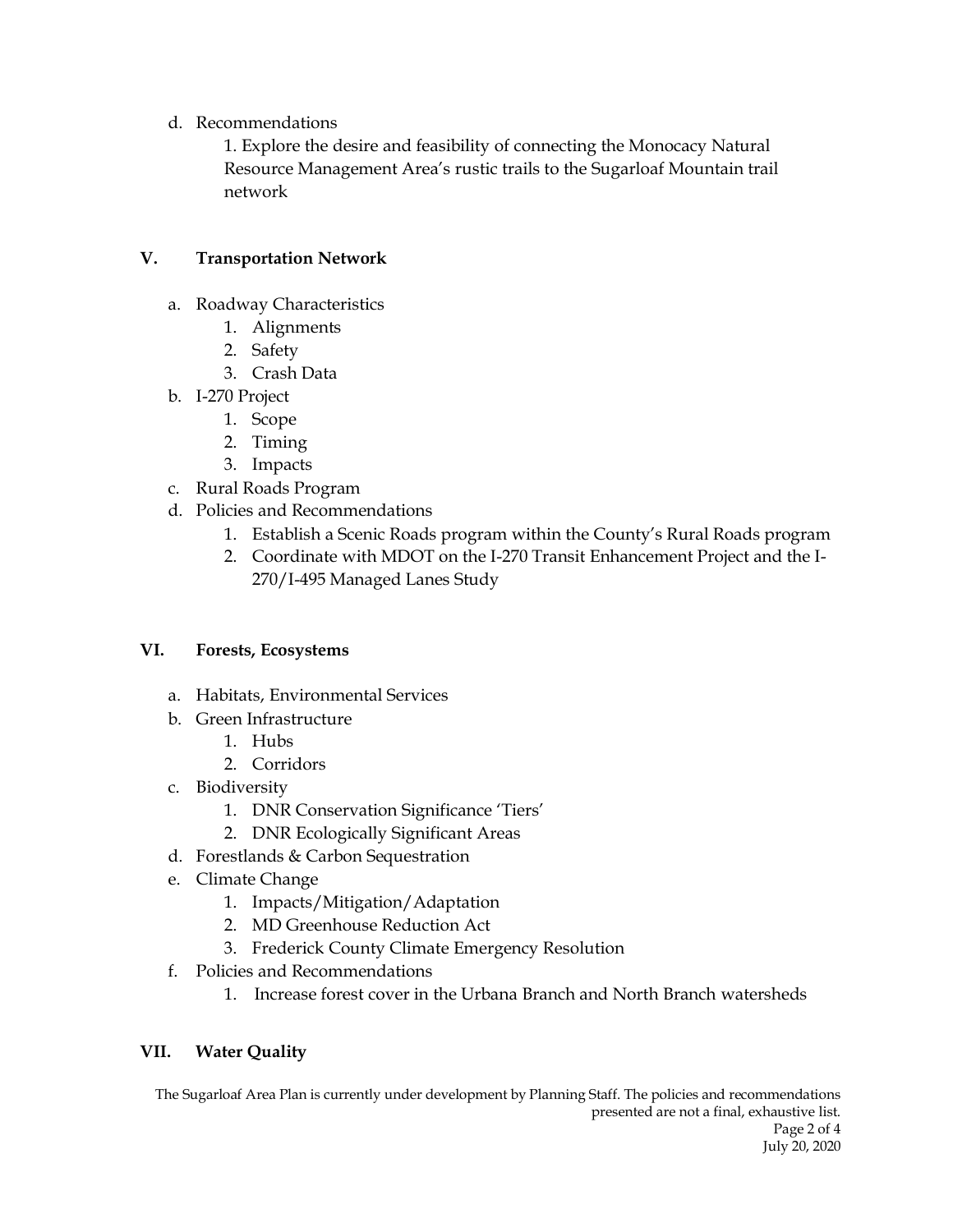- a. Monitoring Data
	- 1. Maryland Biological Stream Survey (MBSS)
	- 2. Frederick County Stream Survey (FCSS)
- b. Water Quality Components
	- 1. Biological Conditions
	- 2. Nutrients
	- 3. Impervious Cover & Impacts to Water Quality
- c. Coldwater Biological Resources
	- 1. Brook Trout
	- 2. Location
	- 3. Importance
- d. Resource Watersheds of Concern
	- 1. Identification
	- 2. Description
	- 3. Brook Trout Data
	- 4. Sole Source Aquifer
- e. Policies and Recommendations
	- 1. Enhance stream monitoring
	- 2. Improve and restore brook trout habitat

## **VIII. Land Use**

- a. Livable Frederick Master Plan
- b. Land Uses/Zoning
	- 1. Comprehensive Plan Designations
	- 2. Zoning Districts
- c. Subdivision
	- 1. Lot Creation and Development Since 1960's
- d. Urbana Community Growth Area
	- 1. Boundary in Relation to Sugarloaf Planning Area
	- 2. Public Water and Sewer Service Area
- e. Carrollton Manor Rural Legacy Area
	- 1. Eligibility for Preservation Funds
- f. Policies and Recommendations
	- 1. Establish an overlay to ensure that the scale of non-residential uses are compatible with the surrounding rural land uses
	- 2. Maintain agriculture as a significant land use in the planning area
	- 3. Promote local agricultural growers and producers
	- 4. Expand Carrollton Manor Rural Legacy Area
	- 5. Evaluate application of Resource Conservation zoning for potential expansion

The Sugarloaf Area Plan is currently under development by Planning Staff. The policies and recommendations presented are not a final, exhaustive list. Page 3 of 4 July 20, 2020